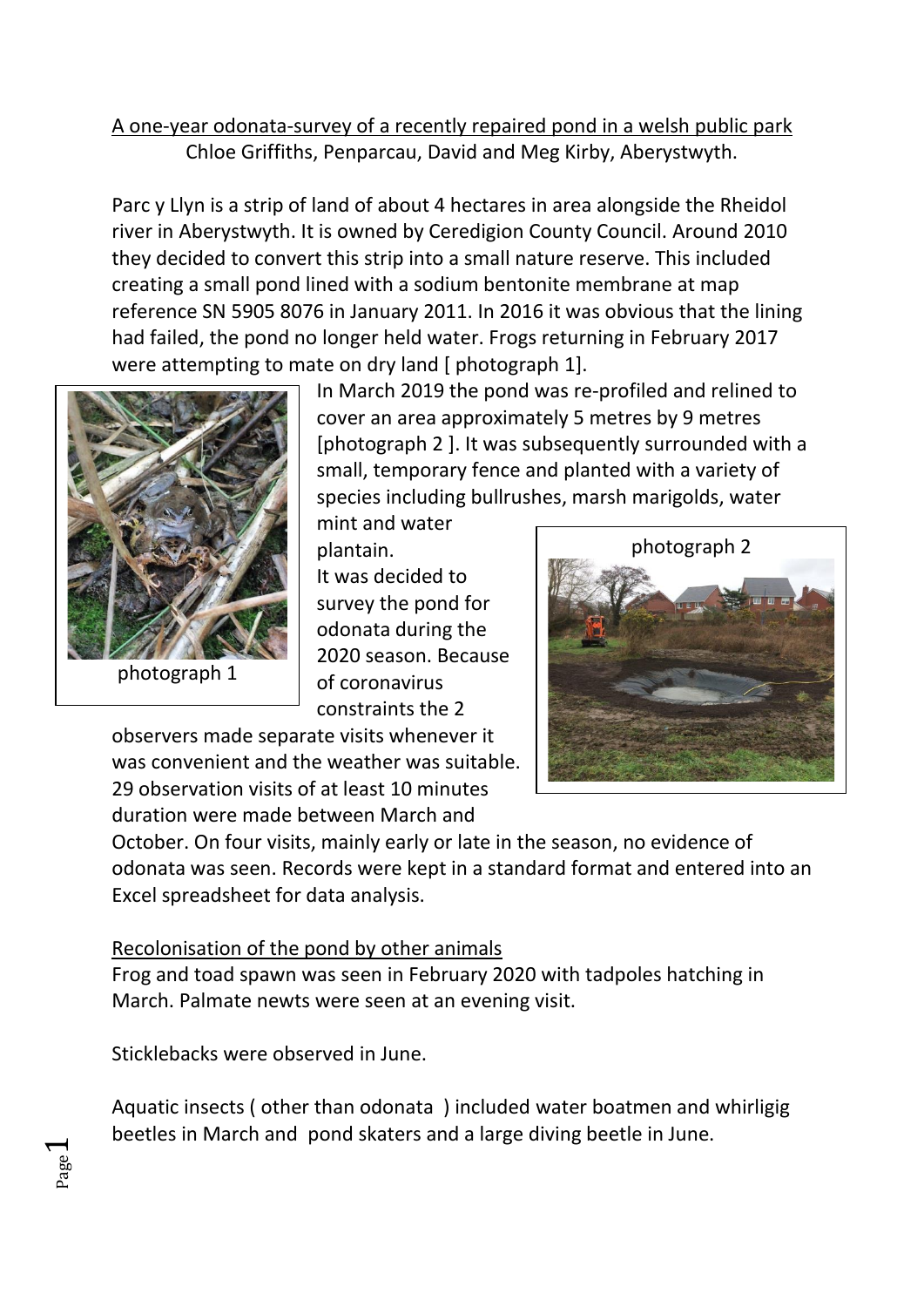Dry weather in May resulted in falling water levels and a proliferation of algae. Photograph 3 shows the pond recovering after rain in mid-July.

## Damselfly observations

Table 1 shows the species and stage in the life cycle for the 166 Damselfly observations made during the 2020 season. Azures were the dominant species seen as adults and were



responsible for all the damselfly exuvia found. All emergences were in April or May suggesting pond colonisation in 2019 [ Figure 1 ].

|                     | <b>SINGLE</b><br><b>ADULT</b> | <b>PAIRS</b><br>IN COP | <b>OVIPOSIT</b> | <b>EXUVIA</b> | <b>EMERGE</b> |  |  |  |
|---------------------|-------------------------------|------------------------|-----------------|---------------|---------------|--|--|--|
| Azure damselfly     | 41                            | 5                      | 15              | 73            |               |  |  |  |
| Blue-tail damselfly | 21                            | 1                      | 3               |               |               |  |  |  |
| Emerald damselfly   | $\mathbf{1}$                  |                        |                 |               |               |  |  |  |
| Large Red damselfly | 4                             |                        | 1               |               |               |  |  |  |
| Not identified      |                               |                        |                 |               | 1             |  |  |  |
| <b>Totals</b>       | 67                            | 6                      | 19              | 73            |               |  |  |  |
| Table 1             |                               |                        |                 |               |               |  |  |  |

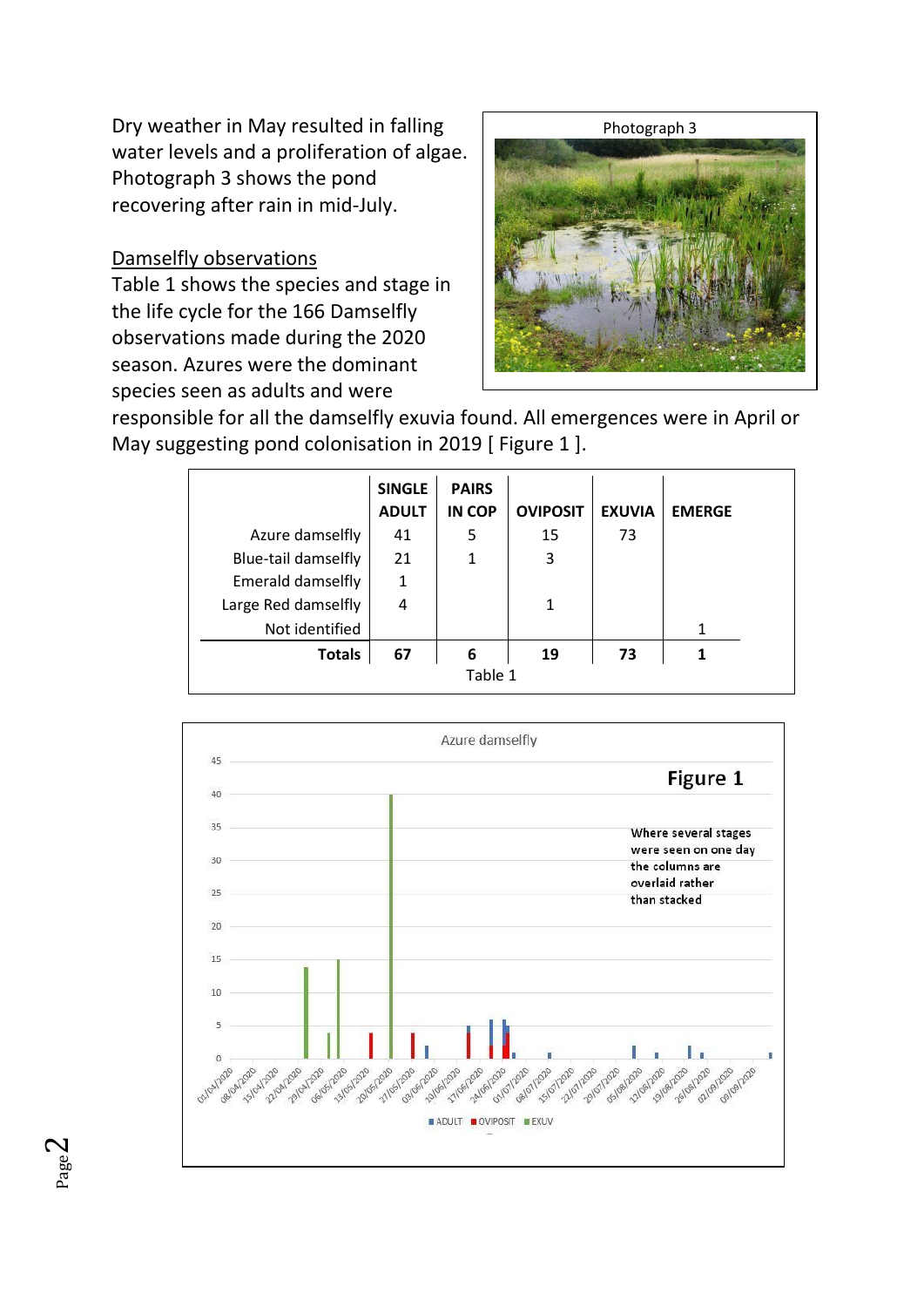## Dragonfly observations

|                          | <b>SINGLE</b> | <b>PAIRS</b>  | <b>OVIPOSIT</b> | <b>EXUVIA</b>  | <b>EMERGE</b>  |  |  |  |  |
|--------------------------|---------------|---------------|-----------------|----------------|----------------|--|--|--|--|
|                          | <b>ADULTS</b> | <b>IN COP</b> |                 |                |                |  |  |  |  |
| 4-spotted chaser         |               |               |                 | 3              |                |  |  |  |  |
| Broad-bodied chaser      | 7             |               | $\mathfrak{p}$  |                |                |  |  |  |  |
| Common darter            | 28            |               | 9               | 16             | $\overline{2}$ |  |  |  |  |
| Common hawker            |               |               |                 |                |                |  |  |  |  |
| <b>Emperor dragonfly</b> |               |               | 1               | $\overline{2}$ |                |  |  |  |  |
| Southern Hawker          | 4             | 1             |                 |                |                |  |  |  |  |
| Not identified           |               |               |                 | 1              | 1              |  |  |  |  |
| <b>Totals</b>            | 42            | 1             | 12              | 22             | 3              |  |  |  |  |
| Table 2                  |               |               |                 |                |                |  |  |  |  |

Table 2 shows the species and stage in the life cycle for the 80 Dragonfly

observations made during the 2020 season.

Common darters were the dominant species.

The exuvia were identified as :-

- 4-spotted chasers in May
- Emperor dragonfly in June and July
- Common darter: 14 in June and 2 in August

Typically 4-spot chasers take 2 years to complete their life cycles. This pond was refilled with water pumped from an unlined pond 25 metres closer to the river. The donor pond often dried out in hot



weather. It is possible that the chaser larvae were introduced in water



surrounding the purchased plants. The Emperor exuvia were also interesting, a 2 year cycle being the commonest. However the summer emergence suggests these were from eggs laid the previous year and that there was good food supply for a